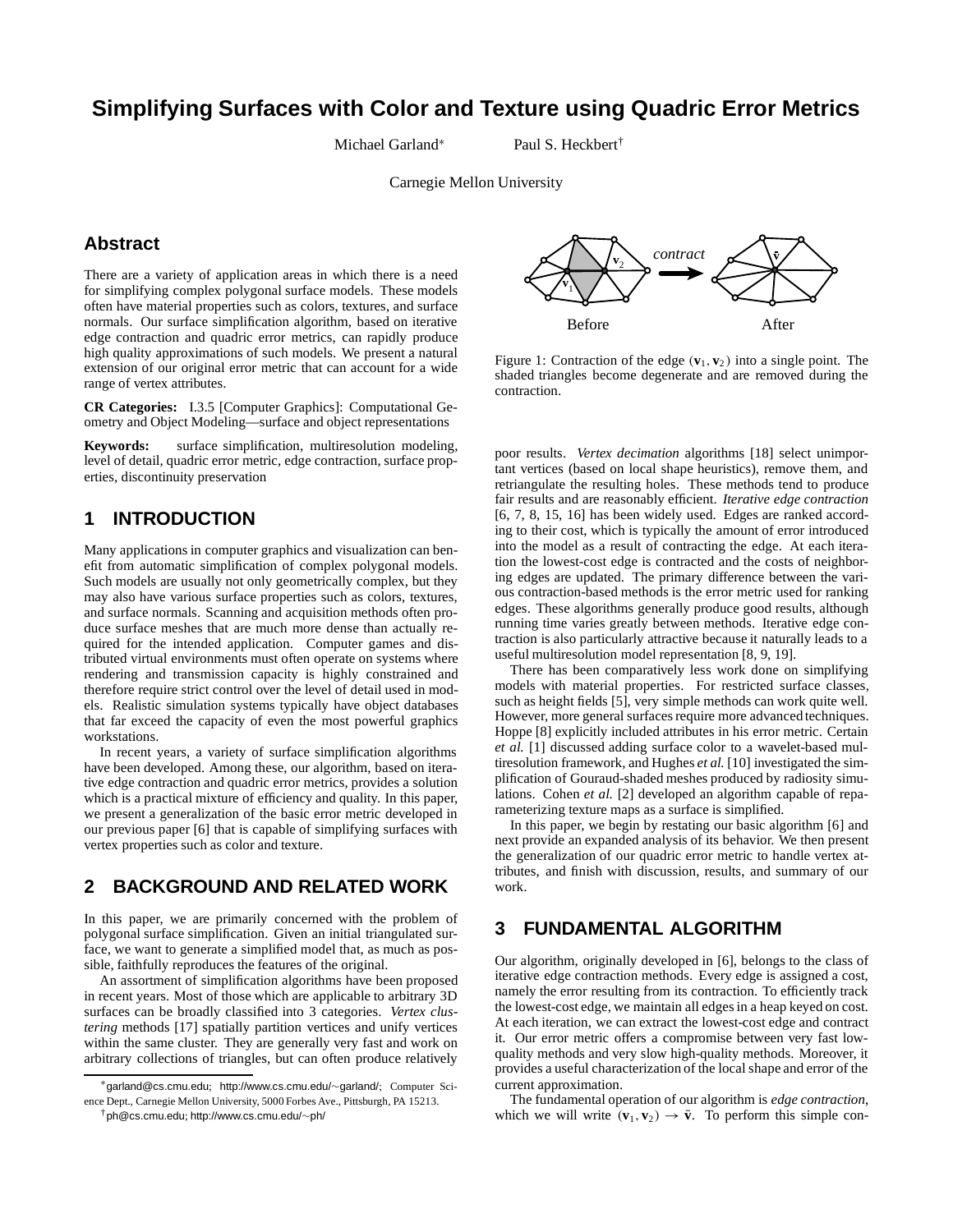traction, we need to perform the following three steps: (1) move vertices  $\mathbf{v}_1$  and  $\mathbf{v}_2$  to the position  $\bar{\mathbf{v}}$ , (2) replace all occurrences of  $\mathbf{v}_2$ with  $\mathbf{v}_1$ , and (3) delete  $\mathbf{v}_2$  and any degenerate faces. Figure 1 illustrates the effect of a single edge contraction. As has been recently observed [6, 15], we can just as easily consider the contraction of any arbitrary pair of vertices. However, we will not consider the case of non-edge pairs in this paper. Our experience has shown that, while greedy edge contraction produces consistently good results on many kinds of models, greedy contraction of arbitrary pairs is not as robust and does not perform as consistently.

### **3.1 Basic Quadric Error Metric**

We characterize the geometric error of an approximation using the metric described in our previous paper [6] which is based on the metric of Ronfard and Rossignac [16]. Conceptually, we associate a set of planes with every vertex of the model. The error at that vertex is defined to be the sum of squared distances of the vertex to all the planes in its set. Each set is initialized with the faces incident to the corresponding vertex in the original model. When an edge is contracted into a single vertex, the resulting set is the union of the two sets associated with the endpoints.

However, these "sets" are purely conceptual; we do not represent them explicitly. Each face in the original model defines a plane which satisfies the equation<sup>1</sup>  $\mathbf{n}^T \mathbf{v} + d = 0$ , where  $\mathbf{n} = [n_x n_y n_z]^T$  is a unit normal and *d* is a constant. The squared distance of a vertex  $\mathbf{v} = [x \ y \ z]^T$  to this plane is given by

$$
D2 = (\mathbf{n}^{\mathsf{T}} \mathbf{v} + d)2 = (\mathbf{v}^{\mathsf{T}} \mathbf{n} + d)(\mathbf{n}^{\mathsf{T}} \mathbf{v} + d) = \mathbf{v}^{\mathsf{T}} (\mathbf{n} \mathbf{n}^{\mathsf{T}}) \mathbf{v} + 2d \mathbf{n}^{\mathsf{T}} \mathbf{v} + d2.
$$

This is a quadratic form, plus a linear term, plus a constant. We can conveniently represent  $D^2$  using the *quadric Q*:

$$
Q = (\mathbf{A}, \mathbf{b}, c) = (\mathbf{n}\mathbf{n}^{\mathsf{T}}, d\mathbf{n}, d^2)
$$

$$
Q(\mathbf{v}) = \mathbf{v}^{\mathsf{T}} \mathbf{A} \mathbf{v} + 2\mathbf{b}^{\mathsf{T}} \mathbf{v} + c.
$$

This requires 10 coefficients to store the symmetric  $3 \times 3$  matrix **A**, the 3-vector **b**, and the scalar *c*.

The addition of quadrics can be naturally defined componentwise:  $Q_1(\mathbf{v}) + Q_2(\mathbf{v}) = (Q_1 + Q_2)(\mathbf{v})$ , where  $(Q_1 + Q_2) = (\mathbf{A}_1 + \mathbf{A}_2)(\mathbf{A}_2)$  $A_2$ ,  $b_1 + b_2$ ,  $c_1 + c_2$ ). Thus, to compute the sum of squared distances to a set of planes, we only need one quadric which is the sum of the quadrics defined by each of the individual planes. And when contracting the edge  $(\mathbf{v}_1, \mathbf{v}_2)$ , the resulting quadric is merely the sum  $Q = Q_1 + Q_2$ . Furthermore, we can define the cost of a contraction  $(\mathbf{v}_1, \mathbf{v}_2) \rightarrow \mathbf{\bar{v}}$  as the error at  $\mathbf{\bar{v}}$  which is  $Q(\mathbf{\bar{v}}) =$  $Q_1(\mathbf{\bar{v}}) + Q_2(\mathbf{\bar{v}}).$ 

This direct summing of quadrics can lead to the minor inaccuracy of double and triple counting [6] of the associated planes. However, we find the simple additive structure more appealing than the more complicated inclusion-exclusion rule [12] required to correct the problem. Also, to simplify the presentation we have assumed that all planes are uniformly weighted. However, in applications where surface triangles will be of significantly varying sizes, it is useful to weight quadrics by the area of the contributing triangle.

In practice, it is also necessary to check each proposed contraction and verify that it does not cause the mesh to fold over on itself. Previously, we suggested using a simple normal-flipping heuristic [6]. However, Edelsbrunner and Nekhayev [3] have developed a more effective procedure, as well as a technique for preventing topological changes to the mesh. A further check that the surface remains a manifold may be required if our algorithm is implemented using data structures that can only represent manifold surfaces.



Figure 2: Result of simplifying a bunny model. Only 1.4% of the original faces remain. Centered around each vertex is an isosurface of the corresponding quadric.

#### **3.2 Interpretation of Quadrics**

The quadrics which we construct during simplification also possess a useful geometric interpretation. For a particular quadric, consider the level surface  $Q(\mathbf{v}) = \epsilon$ . This is the set of all points whose error with respect to  $Q$  is  $\epsilon$ . The resulting isosurface is a (potentially degenerate) ellipsoid; the possible degenerate forms are cylinders and parallel planes. Algebraically, **A** is a symmetric positive semidefinite matrix whose eigenvalues and eigenvectors define the principal axes of the ellipsoids. Also note that, in statistical terminology, **A** is the sample covariance matrix of the face normals [11].

We have also suggested that quadrics characterize the local shape of the surface. This is apparent in Figure 2, which illustrates the quadric isosurfaces produced by the simplification of a bunny model. For vertices on creases, such as on the neck and ears, the ellipsoids are cigar shaped. They are elongated in the direction of the crease. In contrast, where the surface is less curved, such as on the forehead, the quadrics are thin and roughly circular, like pancakes. Intuitively, we might conclude that the quadrics will be elongated in directions of low curvature and thin in directions of high curvature. We can provide mathematical support for this conclusion. Let us suppose that our model is actually a differentiable manifold, the limit of an infinitely fine tessellation. We have shown [4] that, under suitable conditions, the two smallest eigenvalues of **A** are proportional to the squares of the principal curvatures [14] and the corresponding eigenvectors are the corresponding principal directions.

### **3.3 Vertex Placement**

When considering the contraction of an edge  $(\mathbf{v}_1, \mathbf{v}_2)$ , we need some way of choosing the target position  $\bar{v}$ . There are two primary policies to choose from, and the choice between them must be made with the intended application in mind. We must trade space efficiency against approximation quality.

*Subset placement* is the simplest strategy that we can adopt. We simply select one of the endpoints as the target position. In other words, we will contract one endpoint into the other. To choose between endpoints, we merely need to find the smaller of  $Q(\mathbf{v}_1)$ and  $Q(\mathbf{v}_2)$ . Under this policy, any approximation which we produce will use a subset of the original vertices in their original positions.

We can often produce better approximations using *optimal placement*, which we have previously [6] recommended. For a given quadric Q, we can try to find the point  $\bar{\mathbf{v}}$  such that  $Q(\bar{\mathbf{v}})$  is minimal. Since  $Q(\bar{v})$  is quadratic, finding its minimum is a linear

 $1_{\rm By}$  convention, we will assume that all vectors are column vectors. Thus,  $\mathbf{n}^T \mathbf{v} = \mathbf{n} \cdot \mathbf{v}$  is the inner product of two vectors. We will generally use the transpose notation for the elements of the quadric equation and the dot notation elsewhere. The outer product  $\mathbf{nn}^{\mathsf{T}}$  produces a  $3 \times 3$  matrix.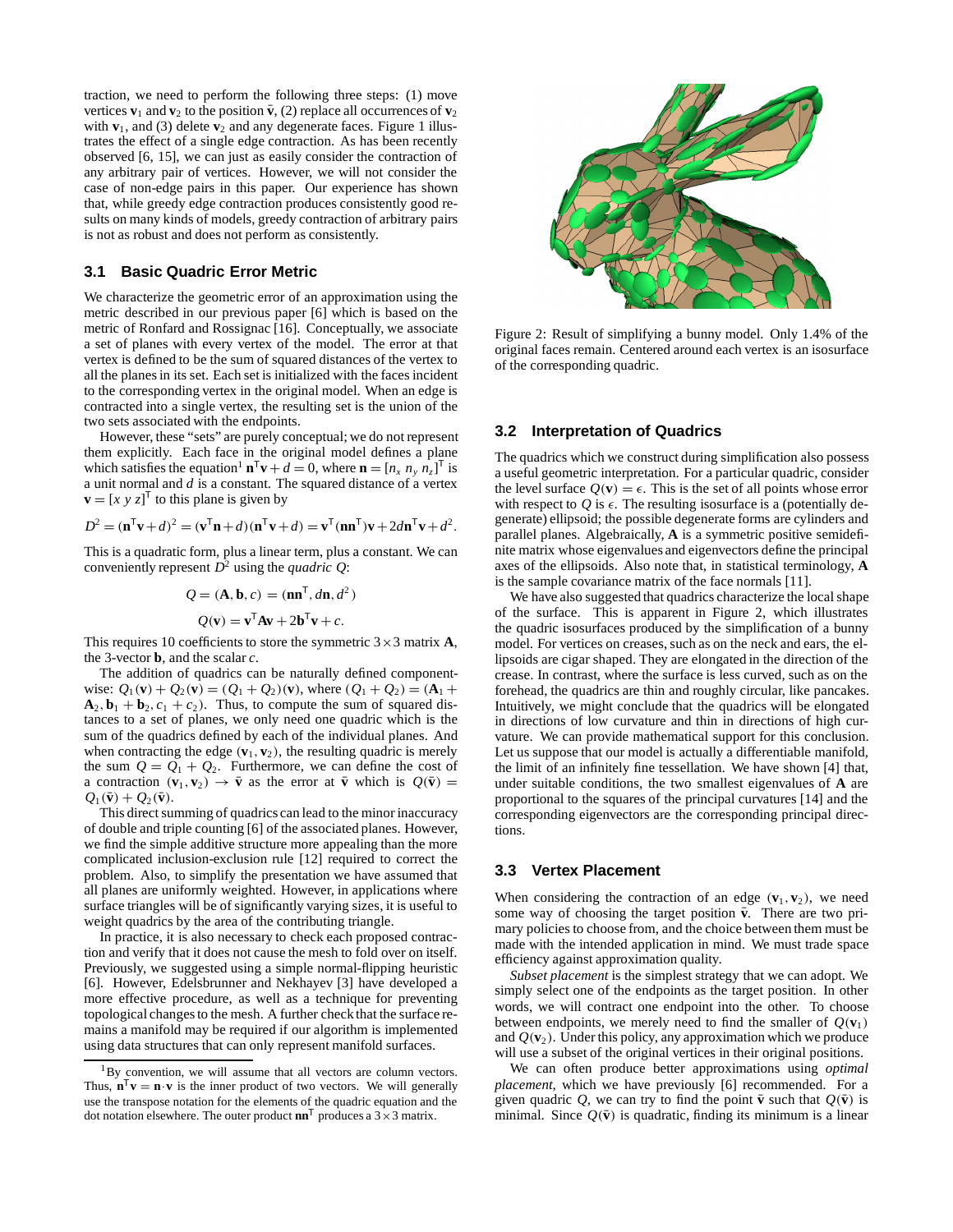problem; the minimum occurs where  $\partial Q/\partial x = \partial Q/\partial y = \partial Q/\partial z$ 0. By solving this system of equations, we find that the optimal position and its error are given by:

$$
\bar{\mathbf{v}} = -\mathbf{A}^{-1}\mathbf{b}
$$
 and  $Q(\bar{\mathbf{v}}) = -\mathbf{b}^{\mathsf{T}}\mathbf{A}^{-1}\mathbf{b} + c$ 

Geometrically, the minimum  $\bar{v}$  will lie at the center of the concentric ellipsoidal isosurfaces of *Q*. Of course, the matrix **A** may not be invertible. In other words, there may be infinitely many minimal points. This is exactly the case where the level surfaces of *Q* are degenerate ellipsoids. In such circumstances, we can use subset placement as a fall-back strategy. Indeed, we can also consider other intermediate policies such as selecting between the endpoints and the midpoint, or we might choose to find the optimal position along the edge.

The choice of optimal vs. subset placement depends on the intended application. Optimal placementwill tend to produce approximations which fit the original more closely. The resulting meshes also tend to be better shaped — triangles are more equilateral and their areas are more uniform. This is the best choice for generating fixed approximations of an original. However, if the goal is to produce some sort of adaptive representation [8, 9, 13, 19], subset placement may be preferable. The overall fit of the models will be inferior, but we can save significantly on storage. With optimal placement, we must store delta records with each contraction to encode the new vertex position. Using subset placement, we can eliminate such overhead entirely. Since this overhead grows linearly with the number of attributes, the space savings of subset placement can become substantial.

### **3.4 Homogeneous Variant**

The original description of the quadric error metric [6] used an alternate notation. We can treat the quadric  $Q$  as a homogeneous matrix where



This gives us the homogeneous quadratic form  $Q(\mathbf{v}) = \mathbf{h}^{\mathsf{T}}\mathbf{Q}\mathbf{h}$ where **h** is the homogeneous vector  $\begin{bmatrix} \mathbf{v} & 1 \end{bmatrix}^T$ . We have found this less convenient than the form presented earlier because it requires us to move back and forth between regular and homogeneous coordinates. It is also slightly less efficient because all our matrix operations must be on  $4 \times 4$  rather than  $3 \times 3$  matrices; this is a noticeable difference, for example, when performing matrix inversions.

# **4 PRESERVING DISCONTINUITIES**

Discontinuities of a model, such as creases, open boundaries, and borders between differently colored regions, are often among its most visually significant features. Therefore, their preservation is critical for producing quality approximations. The fundamental algorithm that we have just outlined can already handle shape discontinuities (e.g., creases), and we can easily extend it to handle boundary curves as well.

Surface shape discontinuities (where there is only  $C^0$  continuity) are implicitly preserved by the error metric as described. For example, consider the sharp edges of a cube. A point on the edge of a cube will have contributing planes from both adjoining faces of the cube. Since these planes are perpendicular, the cost of moving the point along the edge is much lower than moving it away from the edge. Consequently, the algorithm will be strongly biased against altering the shape of these edges.



Figure 3: (a) Open-ended cylinder with 7,960 faces. (b) With unconstrained boundaries, this 2,460 face approximation quickly degenerates. (c) Using boundary constraints, the shape is preserved (also 2,460 faces).



Figure 4: Sample boundary constraint plane. Every edge along the boundary defines a single constraint plane.

In contrast, the basic algorithm ignores boundary curves. Figure 3a shows a cylinder model with open boundaries at each end. Without any modification, the basic simplification algorithm will produce approximations such as shown in Figure 3b. This is clearly unacceptable.

Fortunately, we can easily incorporate boundary constraints into the existing framework. During initialization, we flag all boundary edges. For each face adjacent to a given boundary edge, we compute a plane through the edge that is perpendicular to the face. The perpendicular plane defines a boundary *constraint plane* (see Figure 4). We can form a quadric for this plane, just as with a regular face plane. We weight the resulting quadric by a large penalty factor, and add it into the initial quadric for each of the endpoints. Figure 3c shows the resulting approximation when boundary constraints are enabled. It has the same number of faces as Figure 3b; however, it is a far superior approximation because the boundaries have been properly preserved.

Boundaries may also occur in discrete surface attributes. Consider a surface similar to the one pictured in Figure 7 where each face would be assigned a color from a small discrete palette. Or perhaps we have a map 4-colored by country. Each edge dividing two faces of different colors can be marked as a boundary. This would cause our algorithm to try to faithfully preserve the borders between separate regions.

Naturally, there are limits to this approach. If, for instance, every face is assigned a slightly different color, or if we have a triangulated regular grid where every other triangle is a hole, the results will not be good. The implicit assumption is that boundaries are reasonably sparse.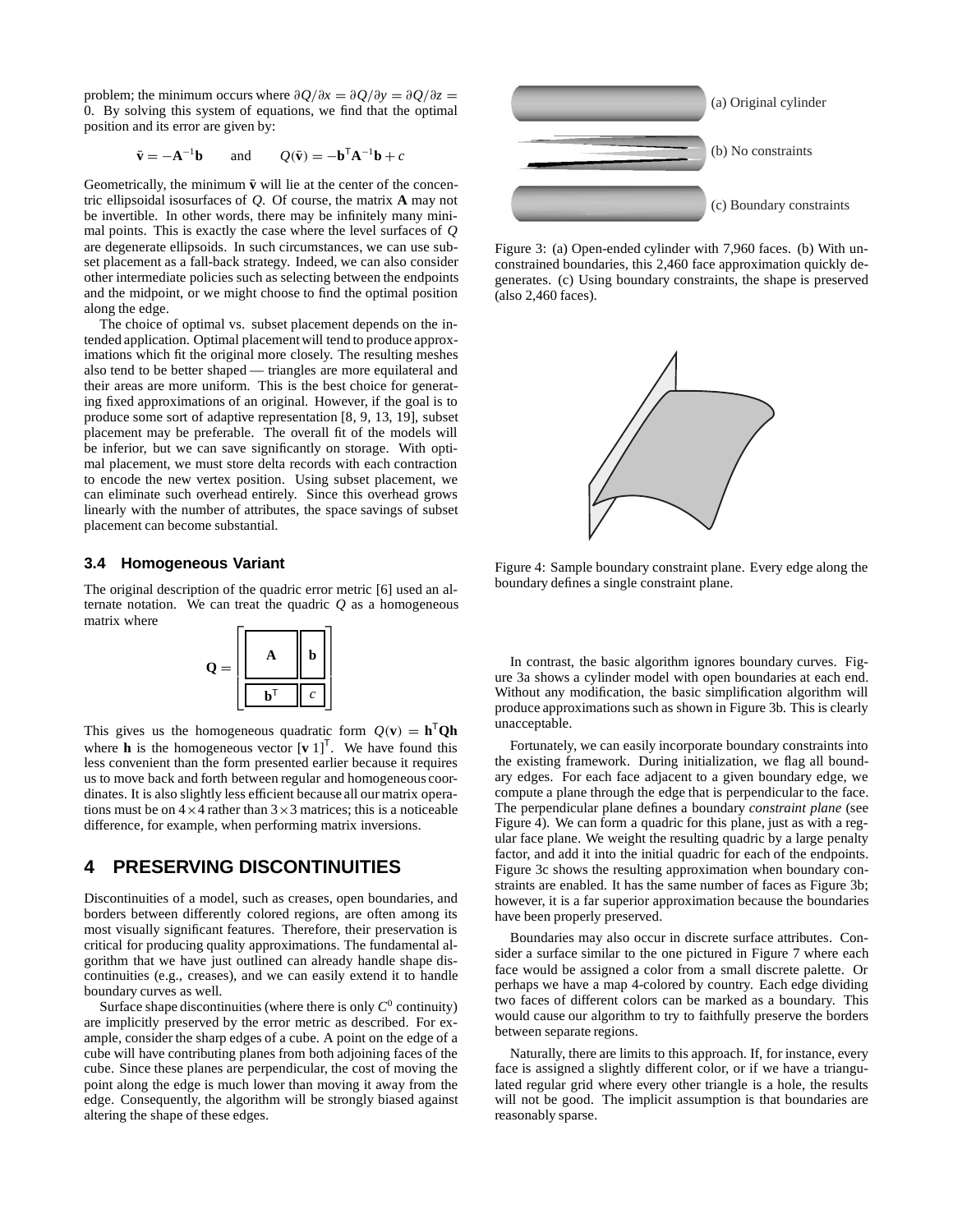### **5 SURFACE PROPERTIES**

Many models have surface properties beyond simple geometry. In computer graphics, the most common are surface normals, colors, and textures. To produce approximations which faithfully represent the original, we must maintain these properties as well as the surface geometry. Our basic error metric, based on our earlier work [6] and restated earlier, only considers surface geometry when simplifying the model. This is an obvious shortcoming. However, we can formulate a natural extension of the basic metric which will incorporate surface properties defined as vertex attributes.

We will assume that each vertex, in addition to its position in space, has some associated values which describe other properties. As with geometric position, these values will be linearly interpolated over the faces of the model. Consequently, these properties must be continuous; they cannot be restricted to a discrete set of values. Furthermore, we will assume that distance between two property values is measured with the usual Euclidean metric.

As an ongoing example, we will consider a Gouraud-shaded model for which each vertex has an associated color value [*rgb*] T where  $0 \le r, g, b \le 1$  (see Figure 9).

We need some way to measure errors when surfaces have properties. One natural approach is to use a segregated error metric which measures errors in each attribute separately. This bears some resemblance to Hoppe's [8] energy function, which has separate terms for spatial and scalar attributes. Using our quadric-based algorithm, we could assign a separate quadric to each attribute. In this case, the storage cost of the quadrics would grow linearly with the number of attributes. For our colored surface example, we could measure error as  $Q(\mathbf{v}_{pos}) + R(\mathbf{v}_{rgb})$  using separate quadrics Q and R for position  $(\mathbf{v}_{pos} = [x \ y \ z]^T)$  and color  $(\mathbf{v}_{rgb} = [r \ g \ b]^T)$ , respectively. This will work acceptably with a subset placement policy, because the points we are choosing from (i.e., the two endpoints) are both known to be valid points on the surface. However, this approach will not work well at all with optimal placement because this simple error formula does not account for the cross correlation between position and color.

When using optimal placement, we allow vertex positions to move freely so as to achieve better surface approximations. The simplest scheme for maintaining attribute values would be to simply copy the attributes of  $\mathbf{v}_1$  to  $\bar{\mathbf{v}}$ , but this fails quite noticeably (see Figure 10b). On the other hand, if the optimal position was constrained to lie along the edge, we could simply interpolate attributes along the edge. However, the optimal positions will, in general, lie near the original surface, but not on it. Consequently, we cannot simply interpolate the property values of the endpoints; we need some way to synthesize entirely new values based on the new position. To do this, we use higher dimensional quadrics whose extra coefficients will implicitly encode the cross correlation between the various properties.

We will treat each vertex as a vector  $\mathbf{v} \in \mathbb{R}^n$ . The first 3 components of **v** will be spatial coordinates, and the remaining components will be property values. In the case of our colored model,  $n = 6$ , and we would use 6-dimensional vectors of the form [ $x \ y \ z \ r \ g \ b$ ]<sup>T</sup>. For consistent results, the model can be scaled so that it lies within the unit cube in  $\mathbb{R}^n$ . This ensures that the various properties (including position) have the same scale.

#### **5.1 Generalized Error Metric**

Having placed our vertices in *n*-dimensional space, we can formulate an extended version of our quadric error metric. Consider the triangle  $T = (\mathbf{p}, \mathbf{q}, \mathbf{r})$ . For our example of a colored surface, we would have  $\mathbf{p} = [p_x \ p_y \ p_z \ p_r \ p_g \ p_b]^\mathsf{T}$  and so forth. Since we have assumed that all properties are linearly interpolated over triangles, these three *n*-dimensional points determine a 2-dimensional plane



Figure 5: Orthonormal vectors  $e_1$  and  $e_2$  define a local frame, with origin **p**, for the 2-plane defined by the triangle (**p**,**q**, **r**).

in **R***<sup>n</sup>*. Given this, we can construct a quadric that will measure the squared distance of any point in  $\mathbb{R}^n$  to this plane.

To derive the *n*-dimensional quadric for the 2-plane containing *T*, we begin by computing two orthonormal unit vectors  $e_1$  and  $e_2$ which lie in the plane. Figure 5 shows a pictorial representation of these vectors. They are defined by the equations:

$$
e_1 = \frac{q-p}{\|q-p\|}
$$

$$
e_2 = \frac{r-p - (e_1 \cdot (r-p))e_1}{\|r-p - (e_1 \cdot (r-p))e_1\|}
$$

.

This gives us two unit-length vectors which form two axes of a local frame with **p** as the origin. In principle, we could compute an entire local frame with axes  $e_1, \ldots, e_n$ . However, in order to compute distances to the 2-plane of *T*, we will only need to explicitly represent the axes in the plane; for the rest, it is enough to know that they exist and that they are all perpendicular to the plane in question.

Now, consider an arbitrary point  $\mathbf{v} \in \mathbb{R}^n$ . We are interested in the squared distance  $D^2$  of **v** from the plane of *T*. Let  $\mathbf{u} = \mathbf{p} - \mathbf{v}$ ; the squared length of **u** can be decomposed as

$$
\|\mathbf{u}\|^2 = (\mathbf{u} \cdot \mathbf{e}_1)^2 + \cdots + (\mathbf{u} \cdot \mathbf{e}_n)^2,
$$

which we can rewrite as

$$
(\mathbf{u}\cdot\mathbf{e}_3)^2+\cdots+(\mathbf{u}\cdot\mathbf{e}_n)^2=\|\mathbf{u}\|^2-(\mathbf{u}\cdot\mathbf{e}_1)^2-(\mathbf{u}\cdot\mathbf{e}_2)^2.
$$

Note that the left hand side is the squared length of **u** along all components perpendicular to the plane of *T*, in other words, the squared perpendicular distance of **v** to the plane of *T*. This is precisely the distance we are interested in:

$$
D2 = ||\mathbf{u}||2 - (\mathbf{u}^{T} \mathbf{e}_{1})2 - (\mathbf{u}^{T} \mathbf{e}_{2})2
$$
  
=  $\mathbf{u}^{T} \mathbf{u} - (\mathbf{u}^{T} \mathbf{e}_{1})(\mathbf{e}_{1}^{T} \mathbf{u}) - (\mathbf{u}^{T} \mathbf{e}_{2})(\mathbf{e}_{2}^{T} \mathbf{u}).$ 

By expanding and collecting terms, we arrive at the following formula:

$$
D2 = \mathbf{v}^{\mathsf{T}} \mathbf{v} - 2 \mathbf{p}^{\mathsf{T}} \mathbf{v} + \mathbf{p} \cdot \mathbf{p}
$$
  
- \mathbf{v}^{\mathsf{T}} (\mathbf{e}\_1 \mathbf{e}\_1^{\mathsf{T}}) \mathbf{v} + 2 (\mathbf{p} \cdot \mathbf{e}\_1) \mathbf{e}\_1^{\mathsf{T}} \mathbf{v} - (\mathbf{p} \cdot \mathbf{e}\_1)^2  
- \mathbf{v}^{\mathsf{T}} (\mathbf{e}\_2 \mathbf{e}\_2^{\mathsf{T}}) \mathbf{v} + 2 (\mathbf{p} \cdot \mathbf{e}\_2) \mathbf{e}\_2^{\mathsf{T}} \mathbf{v} - (\mathbf{p} \cdot \mathbf{e}\_2)^2,

which has the structure of our quadric metric. We can rewrite it as  $D^2 = \mathbf{v}^\mathsf{T} \mathbf{A} \mathbf{v} + 2 \mathbf{b}^\mathsf{T} \mathbf{v} + c$  where:

$$
\begin{array}{rcl}\n\mathbf{A} & = & \mathbf{I} - \mathbf{e}_1 \mathbf{e}_1^\top - \mathbf{e}_2 \mathbf{e}_2^\top \\
\mathbf{b} & = & (\mathbf{p} \cdot \mathbf{e}_1) \mathbf{e}_1 + (\mathbf{p} \cdot \mathbf{e}_2) \mathbf{e}_2 - \mathbf{p} \\
c & = & \mathbf{p} \cdot \mathbf{p} - (\mathbf{p} \cdot \mathbf{e}_1)^2 - (\mathbf{p} \cdot \mathbf{e}_2)^2.\n\end{array}
$$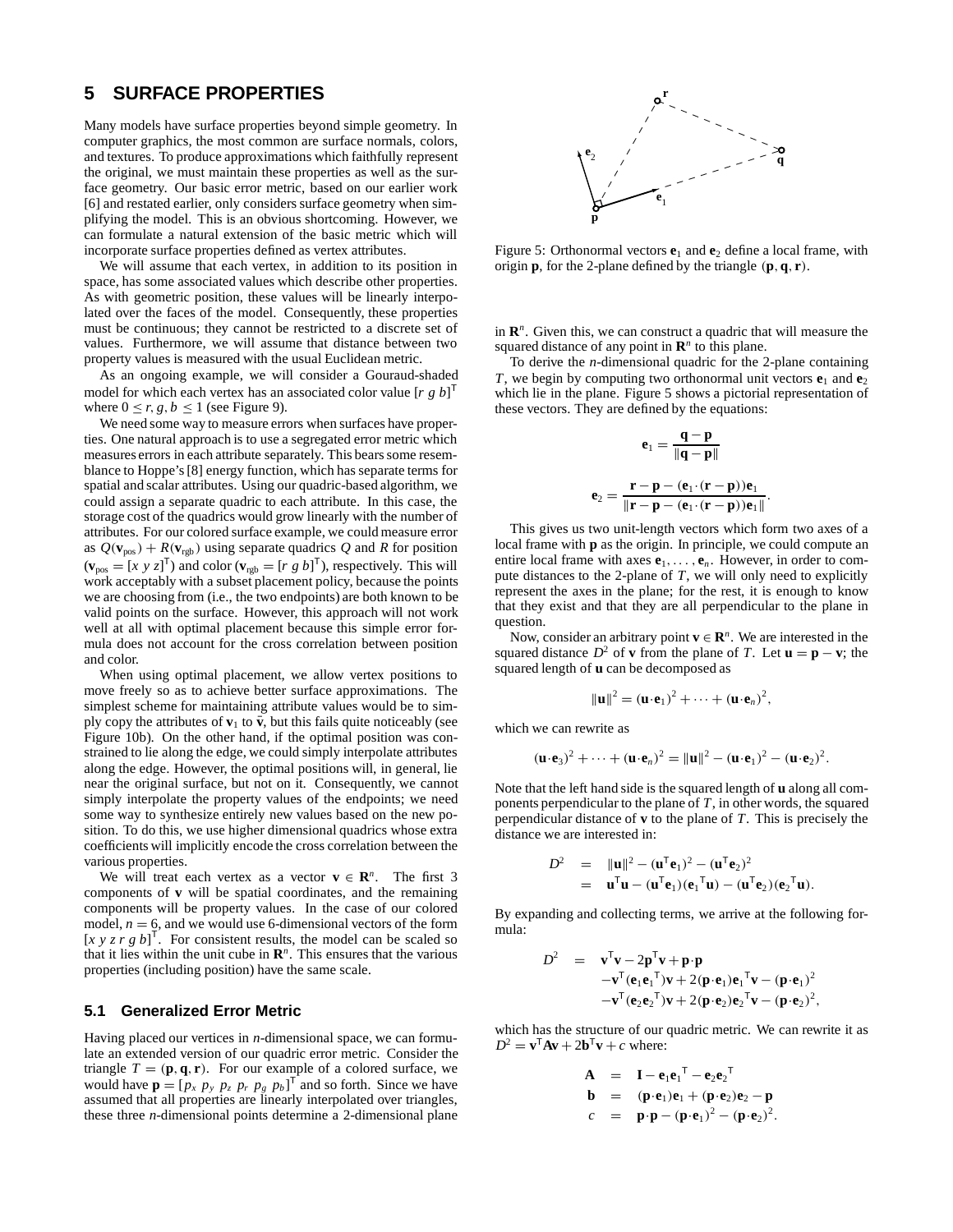

Figure 6: At top is a simple mesh, of 6 triangles, with *xyzrgb* values at each vertex (*rgb* values in italic type). Summing quadrics for each face yields the matrix **A** shown.

In this generalized quadric, **A** is an  $n \times n$  matrix, and **b** is an *n*vector.

In Figure 6, we can see a simple example of how *xyzrgb* quadrics work. On top is the 6 triangle neighborhood of the central vertex. Each vertex is labeled with its *xyzrgb* coordinates. Note that *r* coordinate is highly correlated with *y* and that *g* is highly correlated with  $x$ . Below the mesh, we see the matrix  $A$  for the initial quadric associated with the central vertex. It is computed by summing the quadrics for the 6 surrounding faces. By examining the non-zero off-diagonal elements, we can see how the quadric records the high correlation between  $r \& y$  and between  $g \& x$ .

Because our generalized quadric error metric has exactly the same structure as before, we can substitute it into our fundamental algorithm very easily. We have changed the way quadrics are constructed from initial triangles, but we use them in an identical manner. In particular, we can use the same simple formulas for finding the optimal target of a contraction.

# **6 DISCUSSION**

This generalized metric allows us to continue to use our optimal placement policy. It provides a means to synthesize new property values at vertex positions which do not lie anywhere on the original surface. Since, in most cases, our algorithm produces the best quality approximations using optimal placement, this is a significant advantage.

Unfortunately, for every property, we must add extra dimensions to the vertices and quadrics. Consequently, as we add more and more properties to a surface, the size of the quadric matrix grows quadratically in the size of the attributes, and the running time will also increase. We can summarize the space requirements for a few

common cases as follows:

| model type                    | vertex                                 | A            | $#$ unique<br>coefficients |
|-------------------------------|----------------------------------------|--------------|----------------------------|
| geometry only                 | $[x y z]^{T}$                          | $3\times3$   | $\binom{5}{2} = 10$        |
| geometry $+2D$<br>texture     | $[x y z s t]$ <sup>T</sup>             | $5 \times 5$ | $\binom{7}{2} = 21$        |
| $geom + color$<br>(Gouraud)   | $[x y z r g b]^\mathsf{T}$             | $6\times 6$  | $\binom{8}{2} = 28$        |
| geometry<br>$^{+}$<br>normals | $[x \ y \ z \ a \ b \ c]^{\mathsf{T}}$ | $6\times 6$  | $\binom{8}{2} = 28$        |
|                               |                                        |              |                            |

However, this overhead is not extreme. For instance, we have run tests on models with both color and surface normals at every vertex; this requires 9-dimensional quadrics. A 30,000 face model can still be simplified in under 30 seconds on a PentiumPro 200 system.

We must also be able to deal with constraints on the range of property values. RGB colors, for instance, must be kept within the color cube. While our algorithm will not generate colors far outside the cube, since they would very poorly fit the data, it may generate colors that are slightly below 0 or above 1. In such cases, we merely clamp the offending colors to the nearest point on the color cube. Since only small distances are involved, this should not introduce any appreciable artifacts. The same caution must be applied to texture coordinates. For surface normals, we need to rescale the resulting vectors to have unit length.

In our presentation of the generalized error metric, we have weighted all vertex attributes equally. However, for optimal results one might wish to selectively weight certain attributes more than others. It seems doubtful that there is a single optimal weighting for a given set of attributes, but it can easily be offered as a userselectable preference.

A prime application of our algorithm is the simplification of Gouraud-shaded meshes produced by radiosity simulations. Even the simplest geometries are often carved up into very small polygons to achieve high-quality shading. The resulting surfaces are ripe for simplification; typically, the surface geometry is heavily over-sampled and the colors vary smoothly over large areas.

### **6.1 Attribute Continuity**

We have assumed that property values vary continuously over the surface, but in practice, this is not always the case. For example, consider simply wrapping a texture around a cylinder. There will be a seam where *s* wraps from 0 to 1. Consequently, every vertex along this seam must have two separate texture coordinates, and this will introduce a discontinuity at every one of these vertices.

To represent and simplify this textured cylinder with our current algorithm, we would need to replicate each vertex along the seam; each copy would have separate texture coordinates but identical positions. In other words, we must force the surface to be a topological plane rather than a cylinder. Using boundary constraints to maintain the seam, this might produce acceptable results.

However, this will not work for all cases. A model might conceivably have a distinct piece of texture for each face, and this would create a discontinuity at every edge. As mentioned in Section 4, the algorithm does not work well when constraints proliferate to this extent. A more complete solution would require that we allow multiple values for each property at each vertex. To apply our simplification algorithm, we would need to create multiple corresponding quadrics for each vertex. While we have not yet implemented this approach, we believe it would work well.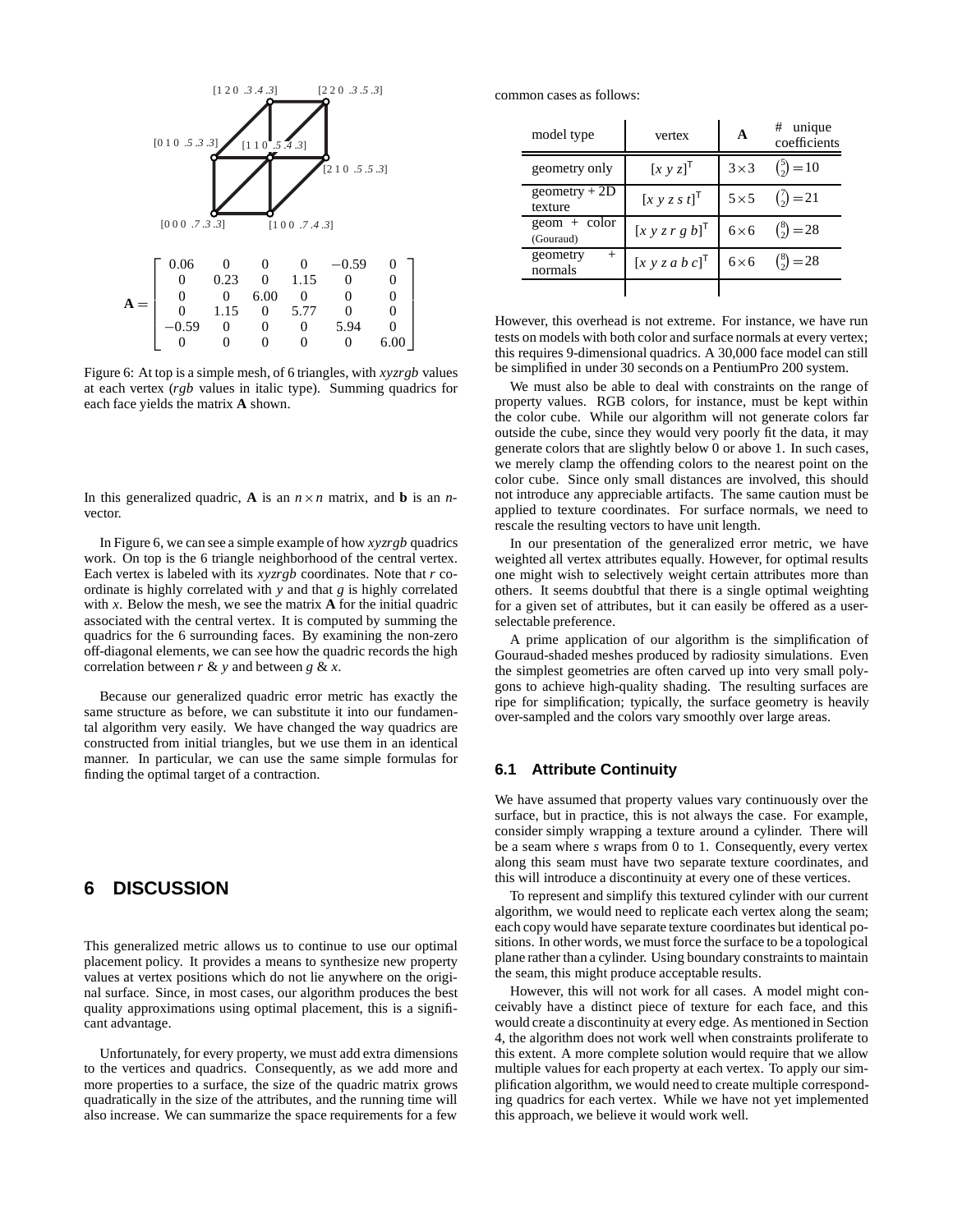### **6.2 Euclidean Attributes**

We have also assumed that the metric for measuring the difference in attributes is Euclidean. More specifically, we have assumed that attribute values at the vertices will be linearly interpolated over the faces of the model.

Perceptual color spaces are not Euclidean in RGB. However, we expect that the approximations produced by our algorithm will be displayed as Gouraud-shaded surfaces. Consequently, for display, colors will be linearly interpolated over faces. Thus, regardless of the non-Euclidean nature of RGB color space, our assumptions coincide with the way the results will be displayed.

Surface normals are another attribute type which might not seem to conform with our Euclidean assumptions. However, we contend that our algorithm will typically treat normals appropriately. Consider the Gauss mapping of the surface, where every vertex is mapped to the point on the unit sphere corresponding to the unit surface normal at that vertex. Simplifying surface normals as part of our generalized quadric metric is essentially equivalent to simplifying this spherical surface with the basic algorithm. So, as long as normals don't change too rapidly, our extended algorithm will produce good surface normals.

### **7 RESULTS**

Figures 8a–e illustrate the performance of the fundamental algorithm on a very complex surface which is purely geometric. The original model contains 1,085,634 faces; the approximations shown contain 20,000 and 1,000 faces. Producing these approximations might require hours with some algorithms. However, on a PentiumPro 200 system, the running time of our algorithm was 46 seconds for initialization (constructing initial quadrics and ordering edges in a heap)<sup>2</sup> and 130 seconds for the actual simplification. During execution, the total memory used was roughly 200MB, of which 40MB were required to store the quadrics at each vertex (using 10 doubles each). The initial surface mesh is really very dense; the approximation shown in Figure 8b uses only about 2% of the original number of triangles yet preserves almost all of the surface features. In Figure 8d we see a very simple 1,000 face (0.01%) approximation. Most of the detail of the surface, such as the necklace and facial features, have been removed. However, the basic shape of the object is still faithfully preserved and, at very low resolutions, would be a suitable replacement.

### **7.1 Color**

Figure 7 is a simple demonstration of our algorithm using 6-D *xyzrgb* quadrics. The original surface on the left is a piece of a sphere Gouraud-shaded with a swirl pattern; it also has an open boundary. The approximation is about 5% the size of the original. Notice that the structure of the mesh conforms closely to the color pattern. The mesh is fairly sparse in areas of constant color. Near the borders of the color pattern, not only is the triangle density higher, but the edges are properly aligned with the curve of the swirl pattern.

A more challenging Gouraud-shaded example is shown in Figure 9. The surface itself is a sphere built from points on a latitudelongitude grid. Each vertex is assigned a color based on the elevation of the Earth's surface at that point. Since it is so simple, the surface shape is preserved very accurately. More importantly, the coloring of the surface is also preserved well. Note that larger triangles appear in areas of constant or linear color variation, such as oceans, while smaller triangles occur along the coastlines.



Figure 7: At left: a curved surface (18,050 faces) with colors at each vertex. At right: 1,000 face approximation. Notice that mesh edges follow the color contours.

#### **7.2 Texture**

Our extended algorithm can just as easily be used to simplify surfaces with texture maps. In Figure 10a, we are looking down at a square height field of the eastern half of North America. The surface is textured with a satellite photograph with height given by altitude and bathymetric data.

Figure 10b shows the result of simplifying this surface using optimal placement without regard for the texture coordinates. For each contraction, we simply propagate the texture coordinates of **v**1. As we would expect, this produces very poor results. Moving vertices without synthesizing correct texture coordinates causes the texture to warp like a rubber sheet. For example, note the substantial distortion around Florida and New England.

In contrast, the approximation shown in Figure 10c, with the same number of faces, was produced using an *xyzst* extended quadric. The algorithm produces nearly the same geometric surface as before. However, by using the extended metric, we have allowed the algorithm to synthesize appropriate texture coordinates for the new vertices. Unlike colored surfaces (such as Figure 7), the edges of the mesh do not align with features in the texture. The simplification algorithm never accesses the pixels of the texture; it merely tries to update texture coordinates so that the texture is mapped onto the surface in the same way as it was originally.

In the example of Figure 10, there is a direct correspondence between  $(x, y)$  and  $(s, t)$ . This would provide an alternate way to synthesize new texture coordinates: for any vertex position, we can use *x* and *y* to compute appropriate *s* and *t* values. However, our extended algorithm provides a much more general solution.

# **8 SUMMARY AND FUTURE WORK**

Our algorithm can quickly produce good quality approximations of polygonal surface models. It is one of the fastest algorithms available for producing quality approximations. The fundamental algorithm works well for purely geometric surfaces [6]. In this paper, we have explored our original algorithm further. We have provided more detailed analysis of the nature of quadrics, and we have demonstrated that it is capable of simplifying models of reasonably high complexity. Our original algorithm was limited to surfaces without surface properties such as color and texture. In this paper, we have presented a new generalized error metric, which substantially expands the set of models which can be simplified using our algorithm. As we have shown, it is capable of rapidly producing quality approximations that preserve both surface shape and associated surface properties.

There are certainly further improvements that could be made to

<sup>2</sup>We have excluded the time required to read and write files to disk since these vary significantly based on the format used.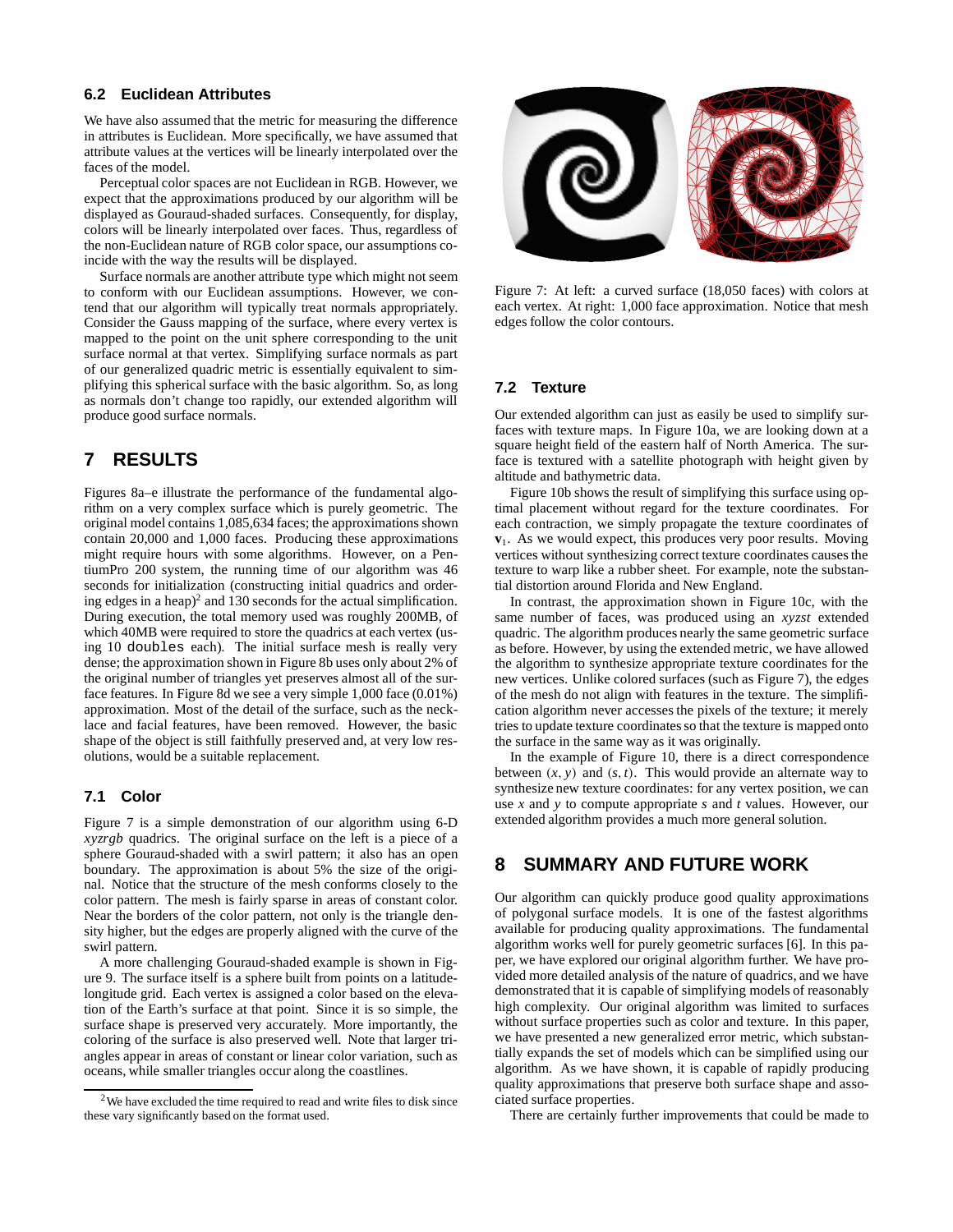the algorithm we have outlined here. A more complete system would also include support for multiple attribute values per vertex. This would, for instance, help solve the problems posed by texture seams and by surface normal discontinuities. We also believe that the memory usage of our implementation could be reduced.

Related information and a prototype implementation of our basic algorithm can be found at http://www.cs.cmu.edu/∼garland/quadrics/.

# **9 ACKNOWLEDGEMENTS**

We would like to thank Konrad Polthier for the interesting discussion of relating the quadric error metric and differential geometry. Thanks also to the Stanford Graphics Lab for making the models of the Buddha statue and the bunny available3. The model of the Earth is based on an image of the ETOPO5 Earth elevation dataset provided by the USGS<sup>4</sup>. This research was supported under NSF grants CCR-9357763 & CCR-9619853 and by the Schlumberger Foundation.

### **References**

- [1] Andrew Certain, Jovan Popović, Tony DeRose, Tom Duchamp, David Salesin, and Werner Stuetzle. Interactive multiresolution surface viewing. In *SIGGRAPH 96 Conference Proceedings*, pages 91–98, August 1996.
- [2] Jonathan Cohen, Dinesh Manocha, and Marc Olano. Simplifying polygonal models using successive mappings. In *Proceedings IEEE Visualization '97*, pages 395–402, October 1997.
- [3] Herbert Edelsbrunner and Dmitry V. Nekhayev. Topology and curvature preserving surface decimation. Technical report, Raindrop Geomagic, Inc., Champaign, IL, 1997. rgi-tech-97- 010.
- [4] Michael Garland. PhD thesis, Carnegie Mellon University, CS Department, 1998. To appear.
- [5] Michael Garland and Paul S. Heckbert. Fast polygonal approximation of terrains and height fields. Technical report, CS Dept., Carnegie Mellon U., Sept. 1995. CMU-CS-95-181, http://www.cs.cmu.edu/˜garland/scape.
- [6] Michael Garland and Paul S. Heckbert. Surface simplification using quadric error metrics. In *SIGGRAPH 97 Proc.*, pages 209–216, August 1997. http://www.cs.cmu.edu/˜garland/quadrics/.
- [7] André Guéziec. Surface simplification inside a tolerance volume. Technical report, Yorktown Heights, NY 10598, Mar. 1996. IBM Research Report RC 20440, http://www.watson.ibm.com:8080/search paper.shtml.
- [8] Hugues Hoppe. Progressive meshes. In *SIGGRAPH '96 Proc.*, pages 99–108, Aug. 1996. http://research.microsoft.com/˜ hoppe/.
- [9] Hugues Hoppe. View-dependent refinement of progressive meshes. In *SIGGRAPH 97 Proc.*, pages 189–198, August 1997. http://research.microsoft.com/˜hoppe/.
- [10] Merlin Hughes, Anselmo A. Lastra, and Edward Saxe. Simplification of global-illumination meshes. *Computer Graphics Forum*, 15(3):339–345, August 1996. Proc. Eurographics '96.
- [11] I. T. Jolliffe. *Principal Component Analysis*. Springer-Verlag, New York, 1986.
- [12] Donald E. Knuth. *The Art of Computer Programming*, volume 1. Addison Wesley, Reading, MA, Third edition, 1997.
- [13] David Luebke and Carl Erikson. View-dependent simplification of arbitrary polygonal environments. In *SIGGRAPH 97 Proc.*, pages 199–208, August 1997.
- [14] Barrett O'Neill. *Elementary Differential Geometry*. Academic Press, Boston, 1966.
- [15] Jovan Popović and Hugues Hoppe. Progressive simplicial complexes. In *SIGGRAPH 97 Proc.*, pages 217–224, 1997. http://research.microsoft.com/˜hoppe/.
- [16] Rémi Ronfard and Jarek Rossignac. Full-range approximation of triangulated polyhedra. *Computer Graphics Forum*, 15(3), Aug. 1996. Proc. Eurographics '96.
- [17] Jarek Rossignac and Paul Borrel. Multi-resolution 3D approximations for rendering complex scenes. In B. Falcidieno and T. Kunii, editors, *Modeling in Computer Graphics: Methods and Applications*, pages 455–465, 1993.
- [18] William J. Schroeder, Jonathan A. Zarge, and William E. Lorensen. Decimation of triangle meshes. *Computer Graphics (SIGGRAPH '92 Proc.)*, 26(2):65–70, July 1992.
- [19] Julie C. Xia and Amitabh Varshney. Dynamic view-dependent simplification for polygonal models. In *Proceedings of Visualization '96*, pages 327–334, October 1996.

 $3$ http://www-graphics.stanford.edu/data/3Dscanrep/

<sup>4</sup>http://geochange.er.usgs.gov/pub/sea level/Contents/05mi pres.html